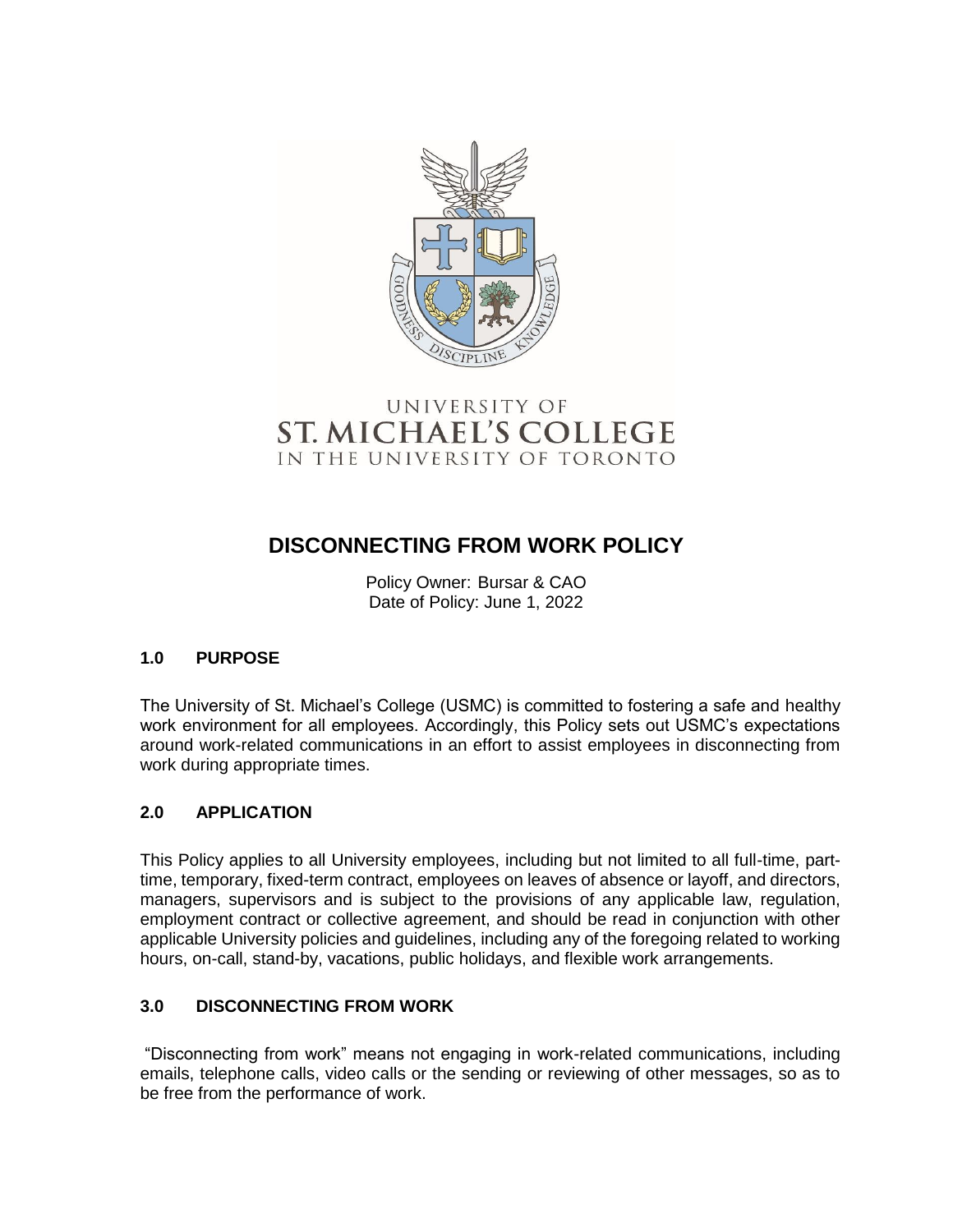#### **4.0 WORKING HOURS**

This Policy does not amend an employee's hours of work or rest periods. Employees' hours of work and rest periods are defined pursuant to their employment contracts, applicable collective agreement, university guidelines, or by agreement with the employees' managers in accordance with applicable employment standards legislation.

#### **5.0 EXPECTATIONS REGARDING WORK-RELATED COMMUNICATIONS**

In general, USMC does not expect employees to read or respond to work-related communications outside of their normal working hours, subject to the following exceptions:

- a) where operational or business needs require such communications and the employee has been given notice in advance;
- b) where such communications are required due to the nature of the employee's duties;
- c) where the employee's role is managerial or supervisory in nature, in which case operational or business needs may require communications outside of normal working hours;
- d) where the employee has been authorized to work flexible hours;
- e) in instances involving unforeseen operational or business needs;
- f) in cases of emergency;
- g) where such communication is required pursuant to another USMC policy, including call-in, standby, flexible work, or shift coverage policies that require employees to answer or respond to work-related communications
- h) in other situations that may arise, at the discretion of USMC.

## **6.0 TOOLS TO ENABLE DISCONNECTING FROM WORK**

Practices and customs for disconnecting from work may differ across USMC depending upon the nature of the work and the circumstances of the employees in a department or on a particular team. Employees should address ideas or concerns relating to disconnecting from work with their managers.

The following tools may assist employees in disconnecting from work, where appropriate:

**Automatic Replies** – employees may consider enabling automatic replies indicating the dates that they are out of the office, the date they will return to the office, and an alternate point of contact during the employee's absence.

**Outlook Calendars** – Outlook calendar can be used to strategically book off desk time to attend to work; meetings, departments, and divisions can establish agreed upon